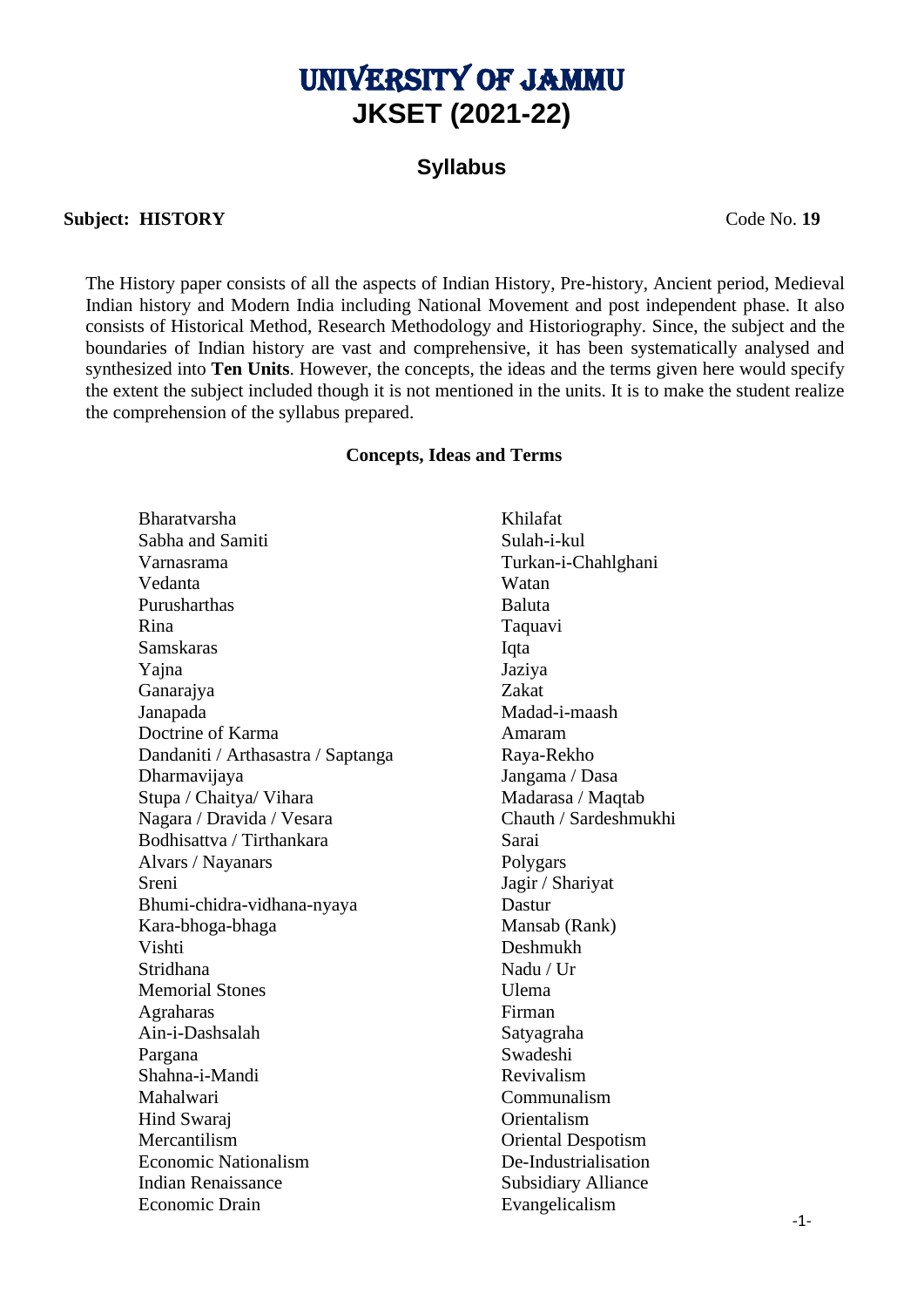| Colonialism              | <b>Bhudan</b>                  |
|--------------------------|--------------------------------|
| Paramountcy              | Panchsheel                     |
| Dyarchy                  | Mixed Economy                  |
| Federalism               | Socialism                      |
| Utilitarianism           | Hindu Code Bill                |
| <b>Filtration Theory</b> | <b>Historical Methods</b>      |
| <b>Forward Policy</b>    | Plagiarism                     |
| Doctrine of Lapse        | Ethics and Morality in History |
|                          | Writing                        |

#### **Unit – I**

Negotiating the Sources: Archaeological sources: Exploration, Excavation, Epigraphy and Numismatics. Dating of Archaeological Sites. Literary Sources: Indigenous Literature: Primary and Secondary: problem of dating Religious and Secular Literature, Myths, Legends, etc. Foreign Accounts: Greek, Chinese and Arabic.

Pastoralism and Food production: Neolithic and Chalcolithic Phase: Settlement, distribution, tools and patterns of exchange.

Indus/Harappa Civilization: Origin, extent, major sites, settlement pattern, craft specialization, religion, society and polity, Decline of Indus Civilization, Internal and external trade, First urbanization in India.

Vedic and later Vedic periods; Aryan debates, Political and Social Institutions, State Structure and Theories of State; Emergence of Varnas and Social Stratification, Religious and Philosophical Ideas. Introduction of Iron Technology, Megaliths of South India.

Expansion of State system: Mahajanapadas, Monarchical and Republican States, Economic and Social Developments and Emergence of Second Urbanization in  $6<sup>th</sup>$  century BCE; Emergence of heterodox sects-Jainism, Buddhism and Ajivikas.

#### **Unit – II**

From State to Empire: Rise of Magadha, Greek invasion under Alexander and its effects, Mauryan expansion, Mauryan polity, society, economy, Asoka's Dhamma and its Nature, Decline and Disintegration of the Mauryan Empire, Mauyan art and architecture, Asokan edicts: language and script.

Dissolution of Empire and Emergence of Regional Powers: Indo-Greeks, Sungas, Satavahanas, Kushanas and Saka-Ksatrapas, Sangam literature, polity and society in South India as reflected in Sangam literature. Trade and commerce from  $2<sup>nd</sup>$  century BCE to  $3<sup>rd</sup>$  century CE, Trade with the Roman World, Emergence of Mahayana Buddhism, Kharavela and Jainism, Post-Mauryan art and Architecture. Gandhara, Mathura and Amaravati schools.

Gupta Vakataka age: Polity and Society, Agrarian Economy, Land Grants, Land Revenue and Land Rights, Gupta Coins, Beginning of Temple Architecture, Emergence of Puranic Hinduism, Development of Sanskrit Language and Literature. Developments in Science Technology, Astronomy, Mathematics and Medicine.

Harsha and his Times: Administration and Religion. Salankayanas and Visnukundins in Andhradesa.

#### **Unit – III**

Emergence of Regional Kingdoms: Kingdoms in Deccan: Gangas, Kadmabas, Western and Eastern Chalukyas, Rashtrakutas, Kalyani Chalukyas, Kakatiyas, Hoysalas and Yadavas.

Kingdoms in South India: Pallavas, Ceras, Colas and Pandyas,

Kingdoms in Eastern India: Palas and Senas of Bengal, Varmans of Kamarupa, Bhaumakaras and Somavamsis of Odisha.

Kingdoms in Western India: Maitrakas of Vallabhi and Chalukyas of Gujarat.

Kingdoms in North India: Gurjara-Pratiharas, Kalacuri-Chedis, Gahadavalas and Paramaras.

Characteristics of Early Medieval India: Administration and Political Structure Legitimation of Kingship.

Agrarian economy; land grants, changing production relations; graded land rights and peasantry,

-2-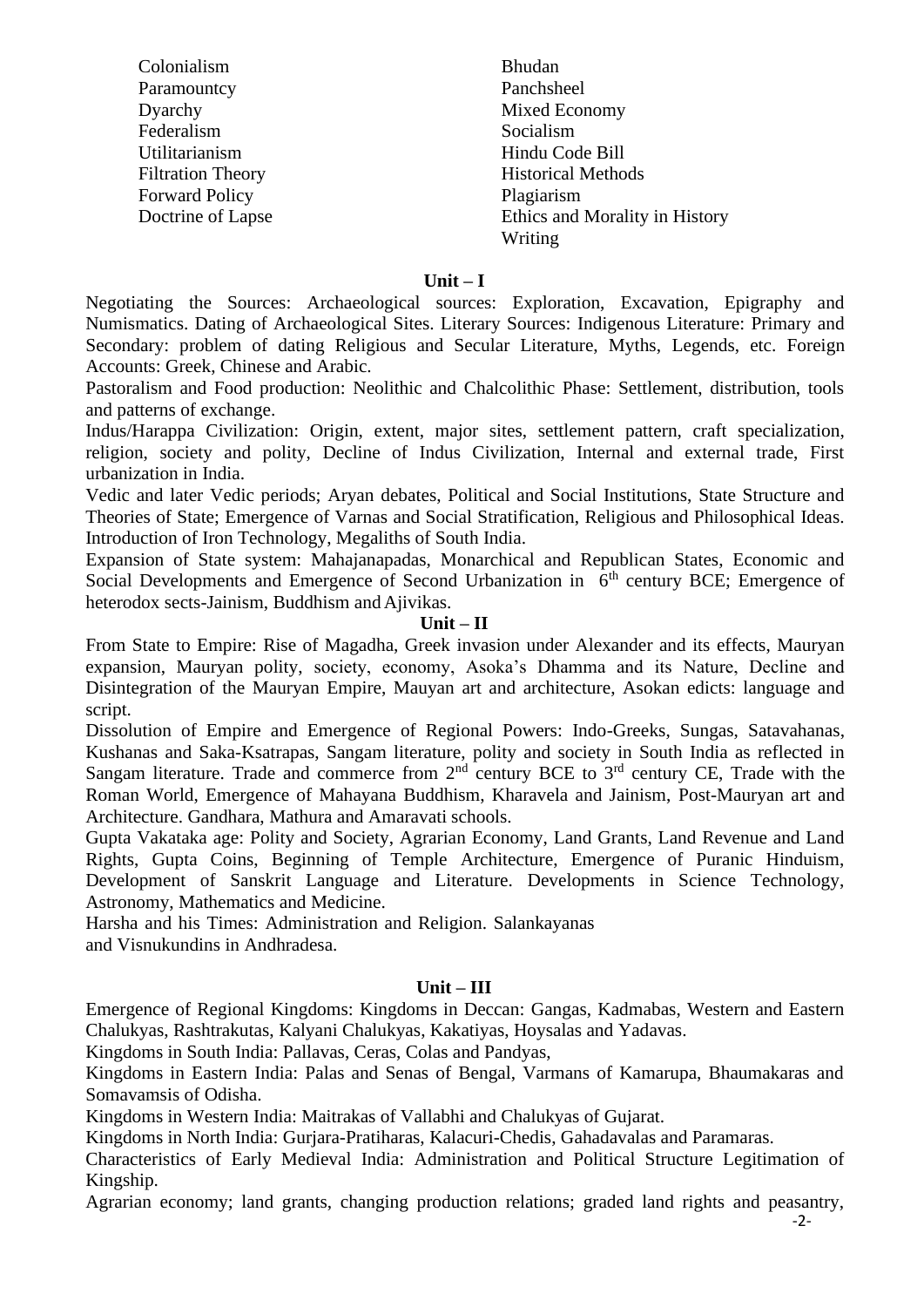water resources, taxation system, coins and currency system;

Trade and urbanization: patterns of trade, and urban settlements, ports and trade routes, merchandise and exchange, trade guilds; trade and colonization in south- east Asia.

Growth of Brahminical religions: Vaisnavism and Saivism; Temples; Patronage and Regional Ramification; Temple Architecture and Regional Styles. Dana, Tirtha and Bhakti, Tamil Bhakti movement - Shankara, Madhava and Ramanujacharya.

Society: Varna, Jati and Proliferation of Castes, Position of women; Gender, marriage and property relations; Women in public life. Tribes as peasants and their place in Varna order. Untouchability.

Education and Educational Institutions: Agraharas, Mathas and Mahaviharas as Centres of Education. Growth of Regional Languages.

Debates of state formation in early medieval India: A) Feudal model; B) Segmentary model; C) Integrative model

Arab contracts: Suleiman Ghaznavid conquests. Alberuni's Accounts.

#### **Unit – IV**

Source of Medieval Indian History: Archaeological, Epigraphic and Numismatic sources, Material evidences and Monuments; Chronicles; Literary sources – Persian, Sanskrit and Regional languages; Daftar Khannas: Firmans, Bahis / Pothis / Akhbarat; Foreign Travellers' Accounts – Persian and Arabic.

Political Developments – The Delhi Sultanate – the Ghorids, the Turks, the Khaljis, the Tughlaqs, theSayyids and the Lodis. Decline of Delhi Sultanate.

Foundation of the Mughal Empire – Babur, Humayun and the Suris ; Expansion and Consolidation from Akbar to Aurangzeb. Decline of the Mughal Empire.

Later Mughals and Disintegration of the Mughal Empire.

The Vijayanagara and the Bahmanis - Deccan Sultanate; Bijapur, Golkonda, Bidar, Berar and Ahmadnagar – Rise, Expansion and Disintegration; Eastern Gangas and Suryavamshi Gajapatis.

Rise of the Marathas & the foundation of Swaraj by Shivaji ; its expansion under the Peshwas ; Mughal – Maratha relations, Maratha Confederacy, Causes of Decline.

## **Unit – V**

Administration & Economy**:** Administration under the Sultanate, Nature of State – Theocratic and Theocentric, Central, Provincial and Local Administration, Law of succession.

Sher Shah's Administrative Reforms ; Mughal Administration – Central, Provincial and Local : Mansabdari and Jagirdari Systems.

Administrative System in the Deccan – The Vijayanagara State & Polity, Bahamani Administrative System; Maratha Administration – Asta Pradhan.

Frontier Policies under Delhi Sultanate and Mughals.

Inter-State Relations during the Sultanate and the Mughals.

Agricultural Production and Irrigation System, Village Economy, Peasantry, Grants and Agricultural Loans, Urbanization and Demographic Structure.

Industries – Cotton Textiles, Handicrafts, Agro-Based industries, Organisation, Factories & Technology.

Trade and Commerce – State Policies, Internal and External Trade: European Trade, Trade Centres and Ports, Transport and Communication.

Hundi (Bills of Exchange) and Insurance, State Income and Expenditure, Currency, Mint System; Famines and Peasant Revolts.

## **Unit – VI**

Society and Culture: Social Organisation and Social Structure.

The Sufis – Their Orders, Beliefs and Practices, the leading Sufi Saints, Social Synchronization.

Bhakti Movement – Shaivism; Vaishnavism, Shaktism.

The Saints of the Medieval Period – North and South – their impact on Socio- Political and Religious Life – Women Saints of Medieval India.

The Sikh Movement – Guru Nanak Dev: his teachings and practices, Adi Granth; the Khalsa. Social Classification**:** Ruling Class, Major Religious Groups, the Ulemas, the Mercantile and Professional Classes – Rajput Society.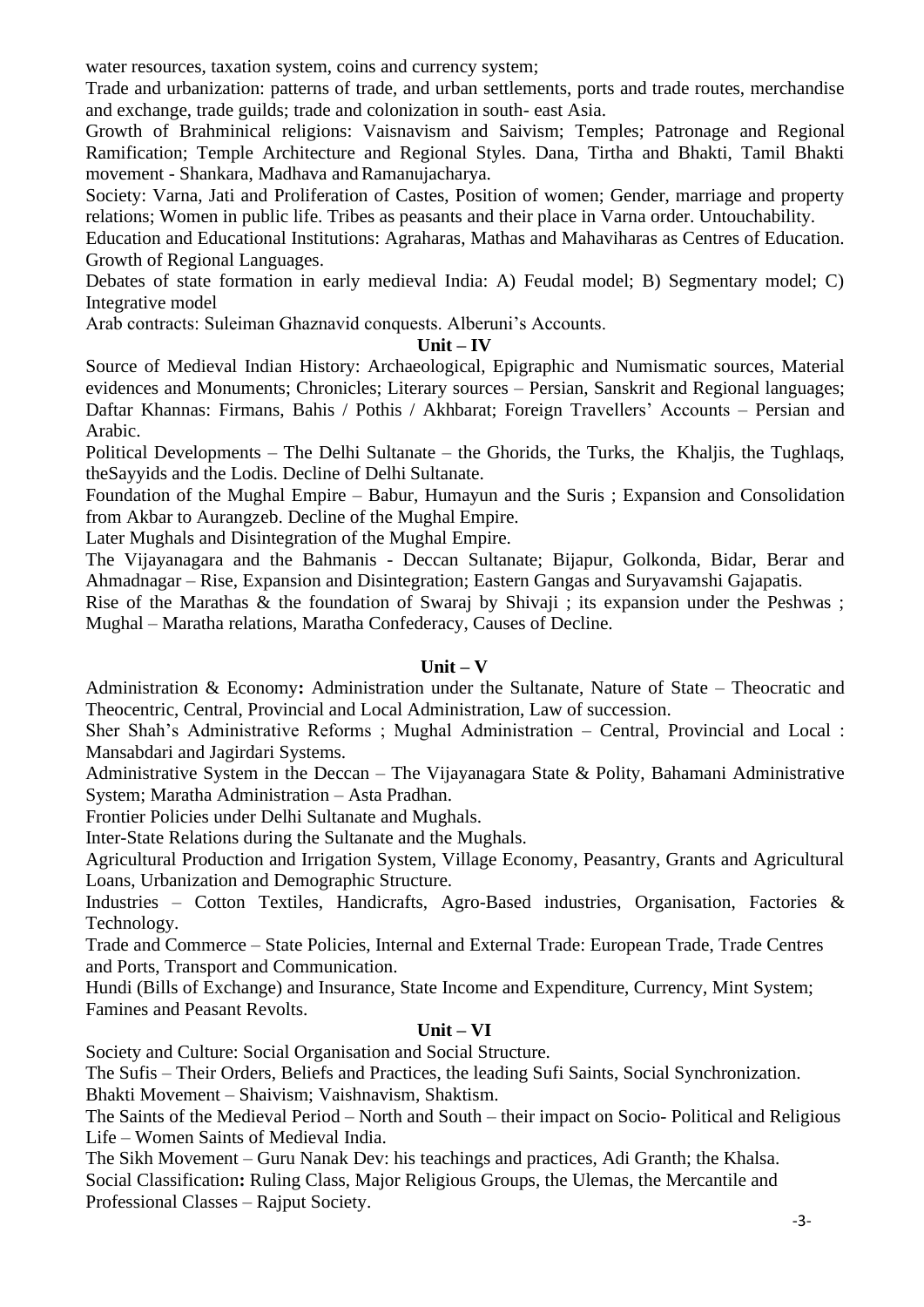Rural society – Petty Chieftains, Village Officials, Cultivators and Non-Cultivating Classes, Artisans.

Position of Women – Zanana System – Devadasi System.

Development of Education, Centres of Education and Curriculum, Madarasa Education.

Fine Arts – Major Schools of Painting – Mughal, Rajasthani, Pahari, Garhwali; Development of Music. Art and Architecture, Indo-Islamic Architecture, Mughal Architecture, Regional Styles.

Indo-Arabic Architecture, Mughal Gardens, Maratha Forts, Shrines and Temples.

# **Unit –VII**

Sources of Modern Indian History: Archieval Materials, Biographies and Memoirs, Newspapers, Oral Evidence, Creative Literature and Painting, Monuments, Coins.

Rise of British Power: European Traders in India in the  $16<sup>th</sup>$  to  $18<sup>th</sup>$  Centuries – Portuguese, Dutch, French and the British.

Establishment and Expansion of British Dominion in India.

British Relations with Principal Indian States – Bengal, Oudh, Hyderabad, Mysore, Carnatic and Punjab.

Revolt of 1857, Causes, Nature and Impact.

Administration of the Company and the Crown; Evolution of Central and Provincial Structure under East India Company.

Paramountcy, Civil Service, Judiciary, Police and the Army under the Company; British Policy and Paramountcy in the Princely States under the Crown.

Local Self-Government. Constitutional Changes,

1909 – 1935.

## **Unit – VIII**

Colonial Economy: Changing Composition, Volume and Direction of Trade.

Expansion and Commercialization of Agriculture, Land Rights, Land Settlements, Rural Indebtedness, Landless Labour, Irrigation and Canal System.

Decline of Industries – Changing Socio-Economic Conditions of Artisans; De-urbanisation; Economic Drain; World Wars and Economy.

British Industrial Policy; Major Modern Industries; Nature of Factory Legislation; Labour and Trade Union Movements.

Monetary Policy, Banking, Currency and Exchange, Railways and Road Transport, Communications – Post & Telegraph.

Growth of New Urban Centres; New Features of Town Planning and Architecture, Urban Society and Urban Problems.

Famines, Epidemics and the Government Policy. Tribal and Peasant Movements.

Indian Society in Transition: Contact with Christianity – the Missions and Missionaries; Critique of Indian Social and Economic Practices and Religious Beliefs; Educational and Other Activities.

The New Education – Government Policy; Levels and Contents; English Language; Development of Science, Technology, Public Health & Medicine – Towads Modernism.

Indian Renaissance – Socio-Religious Reforms; Emergence of Middle Class; Caste Associations and Caste Mobility.

Women's Question – Nationalist Discourse; Women's Organisations; British Legislation concerning Women, Gender Identity & Constitutional Position.

The Printing Press – Journalistic Activity and the Public opinion.

Modernisation of Indian Languages and Literary Forms – Reorientation in Painting, Music and Performing Arts.

## **Unit – IX**

Rise of Indian Nationalism: Social and Economic basis of Nationalism. Birth of Indian National Congress; Ideologies and Programmes of the Indian

National Congress, 1885-1920: Early Nationalists, Assertive Nationalists and

Revolutionaries. Swadeshi and

Swaraj.